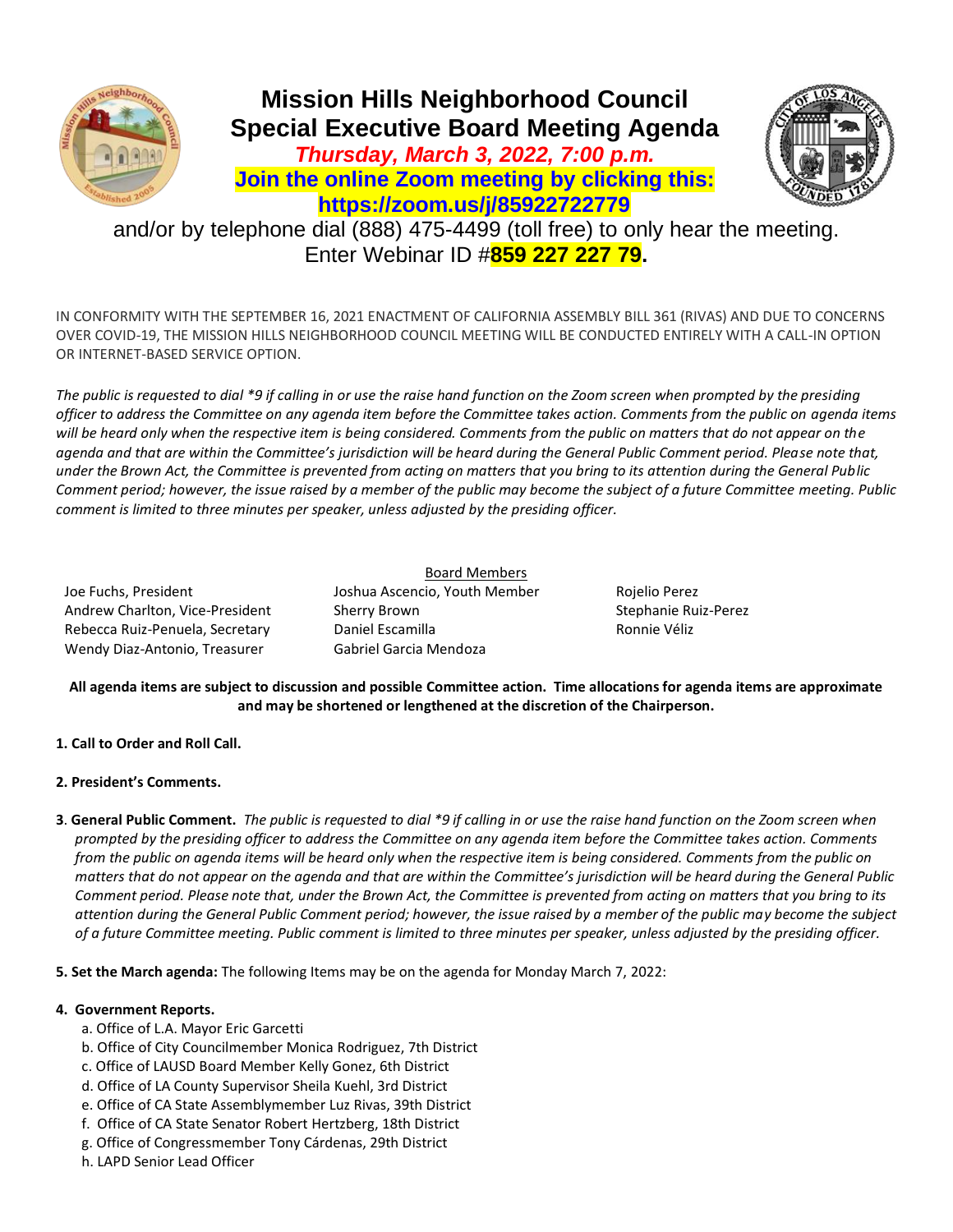i. City Department of Neighborhood Empowerment (DONE)

#### **5. Committee Reports.**

| a. Outreach                  | Chair, Seats available      |
|------------------------------|-----------------------------|
| b. Zoning and Land Use       | Rojelio Perez, Chair        |
| c. Beautification            | Stephanie Ruiz-Perez, Chair |
| d. Budget and Finance        | Wendy Diaz-Antonio, Chair   |
| e. Standing Rules and Bylaws | Andrew Charlton, Chair      |
| f. Public Safety             | Chair, Seats available      |
| g. Housing and Homelessness  | Chair, Seats available      |
| h. Education                 | Chair, Seats available      |
| i. Cultural Affairs          | Chair, Seats available      |
|                              |                             |

#### **6. Liaison reports.**

| a. LADWP           | Rogelio Perez        |
|--------------------|----------------------|
| b. Public Works    | Rogelio Perez        |
| c. Homelessness    | Stephanie Ruiz-Perez |
| d. Animal Services |                      |
| e. Film            | <b>Sherry Brown</b>  |

### **7. Alliance and more reports.**

- a. Valley Alliance of Neighborhood Councils (VANC) *Sherry Brown* b. Los Angeles Neighborhood Councils Coalition (LANCC) *Sherry Brown*
- c. DWP Oversight *Rogelio Perez*
- d. Budget Representatives *Wendy Diaz-Antonio*
- e. Neighborhood Council Emergency Preparedness Alliance (NCEPA) *Stephanie Ruiz-Perez and Miran Kalaydjian*
- f. Congress of Neighborhoods *Joe Fuchs*
- 

- **8. Discussion and possible action**:
- 9. **Discussion and possible action**: Add E-Board meetings to the MHNC website calendar
- **10. Shop Local***- Wendy Diaz-Antonio*
- **11. Inventory Report** *- Wendy Diaz-Antonio*
- **12. Outreach cleanup day***- Wendy Diaz-Antonio*
- **13. Geek Squad Tech support-**

## **14. In person meetings**

**15. Discussion and possible action**: To approve the **jan 10th 2022**. Board Meeting Minutes. *Rebecca Ruiz-Penuela* 

**16. Discussion and possible action**: To approve the **Feb 7th 2022** Monthly Expenditure Report. *Wendy Diaz-Antonio* 

**17. Discussion and possible action:** Teodora Reyes representing Pacoima Beautiful to present on closing Whiteman Airport and CF 21-0002-S13 *10 Minutes*

**18. Discussion and possible action:** Lt. Col. James Miller Whiteman Airport Cadet Squadron 137 *10 Minutes*

**19. Discussion and possible action:** Bill Berle Whiteman Airport Youth Program *10 Minutes*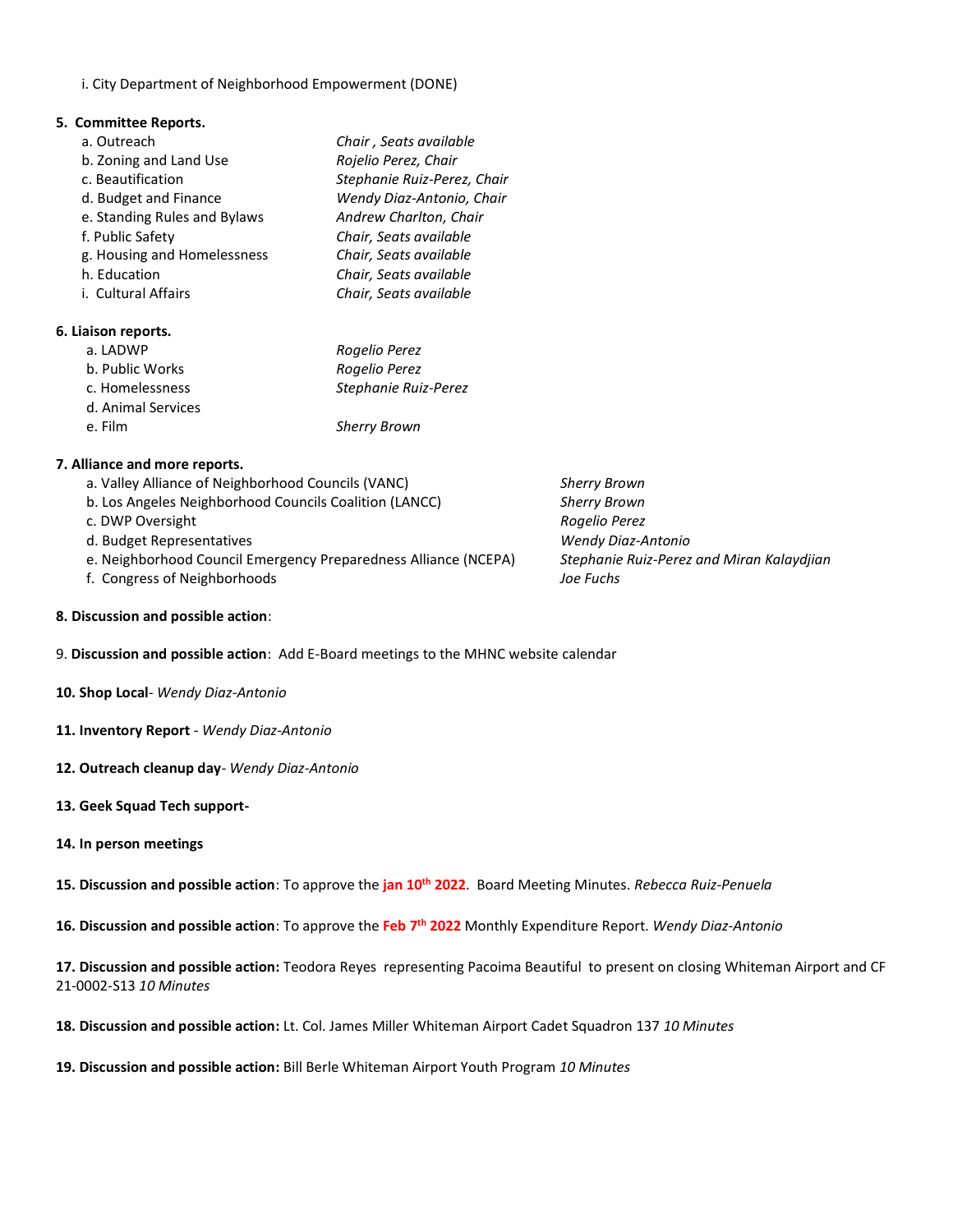**20. Discussion and possible action:** To approve the wording for the MHNC Community Impact Statement to oppose Council File 19- 0603 to expand the Fire District 1 Designation. – *Rebecca Ruiz-Penuela* 

# **Committee Member comments.**

# **21. Adjournment.**

**Public Posting of Agendas:** MHNC agendas are posted for public review as follows:

- MHNCOnline.org
- Arco Gas Station, 15508 Devonshire St, Mission Hills, CA 91345
- Menchie's Frozen Yogurt, 10386 Sepulveda Blvd., Mission Hills, CA 91345

You can also receive our agendas via email by subscribing to L.A. City's Early Notification System at [lacity.org/government/Subscriptions/NeighborhoodCouncils/index.htm](http://www.lacity.org/government/Subscriptions/NeighborhoodCouncils/index.htm)

**PUBLIC INPUT AT NEIGHBORHOOD COUNCIL MEETINGS:** *The City's Neighborhood Council system enables civic participation for all Angelenos and serves as a voice for improving government responsiveness to local communities and their needs. We are an advisory body to the City of Los Angeles, comprised of volunteer stakeholders who are devoted to the mission of improving our communities and bringing government closer to us.* 

**THE AMERICAN WITH DISABILITIES ACT** - As a covered entity under Title II of the Americans with Disabilities Act, the City of Los Angeles does not discriminate on the basis of disability and, upon request, will provide reasonable accommodation to ensure equal access to its programs, services and activities. Sign language interpreters, assistive listening devices and other auxiliary aids and/or services, may be provided upon request. To ensure availability of services, please make your request at least 3 business days (72 hours) prior to the meeting you wish to attend by contacting the Board at 818.869.4577 or email a[t board@mhnconline.org.](mailto:board@mhnconline.org)

**NOTICE TO PAID REPRESENTATIVES** - If you are compensated to monitor, attend, or speak at this meeting, City law may require you to register as a lobbyist and report your activity. *See* Los Angeles Municipal Code §§ 48.01 et seq. More information is available at [ethics.lacity.org/lobbying.](http://ethics.lacity.org/lobbying) For assistance, please contact the Ethics Commission at (213) 978-1960 or [ethics.commission@lacity.org.](mailto:ethics.commission@lacity.org)

### **AB 361 Updates:**

Public comment cannot be required to be submitted in advance of the meeting; only real-time public comment is required. If there are any broadcasting interruptions that prevent the public from observing or hearing the meeting, the meeting must be recessed or adjourned. If members of the public are unable to provide public comment or be heard due to issues within the Neighborhood Council's control, the meeting must be recessed or adjourned.

**PUBLIC ACCESS OF RECORDS** – In compliance with Government Code section 54957.5, non-exempt writings that are distributed to a majority or all of the board in advance of a meeting may be viewed at our website: MHNConline.org or at the scheduled meeting. In addition, if you would like a copy of any record related to an item on the agenda, please contact the Board at, at 818.869.4577 or emai[l board@mhnconline.org.](mailto:board@mhnconline.org)

**RECONSIDERATION AND GRIEVANCE PROCESS** - For information on the MHNC's process for board action reconsideration, stakeholder grievance policy, or any other procedural matters related to this Council, please consult the MHNC Bylaws. The Bylaws are available at our Board meetings and our website [MHNCOnline.org.](about:blank)

**SERVICIOS DE TRADUCCION** - Si requiere servicios de traducción, favor de avisar al Concejo Vecinal 3 días de trabajo (72 horas) antes del evento. Por favor contacte a, al 818.869.4577 o por correo electrónico board@mhnconline.org para avisar al Concejo Vecinal.

### **Mission Hills Neighborhood Council contact information:**